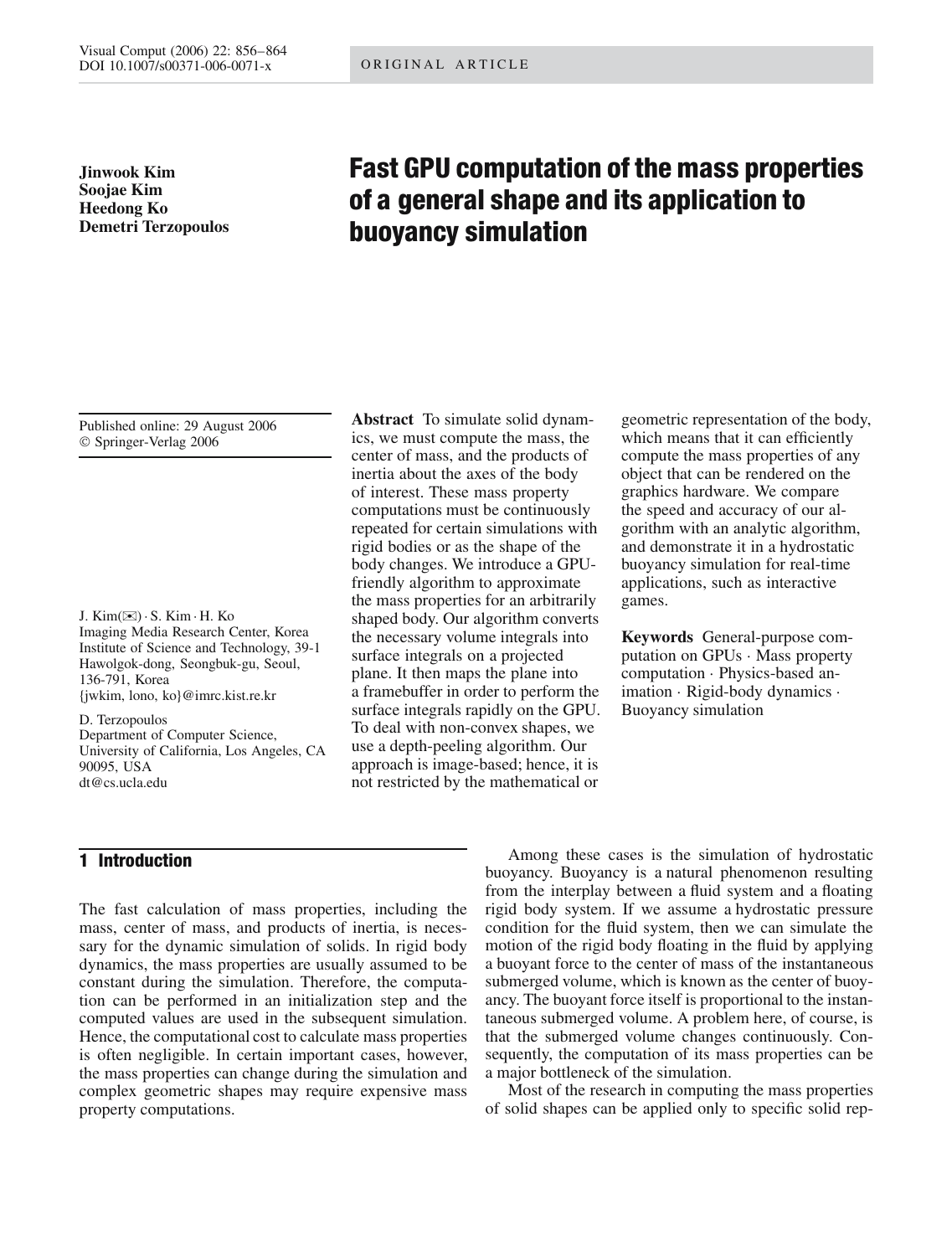resentation schemes and, therefore, it may involve an expensive representation conversion process [11]. Gonzalez et al. [6] combined a polynomial free-form surface representation with the Gauss divergence theorem to efficiently calculate the moments of the enclosed object. However, their approach allows only piecewise polynomial surface patches. Mirtich [13] proposed an efficient method to compute the center of mass and higher-order moments for polyhedral objects. The proposed algorithm is based upon a three-step reduction of the volume integrals to successively simpler integrals. The final step of the algorithm computes the required integrals over a face from the coordinates of the projected vertices. This means that the computation is done by algebraic operations with vertex coordinate values. Even though this method is computationally efficient for fixed polyhedral objects, its efficiency can suffer if the geometric structure changes frequently as it may require an expensive reconstruction of a set of vertices and faces. Unfortunately, the typical situation in buoyancy simulations requires repeated updates of vertex coordinates and even of the number of relevant vertices. This is because the submerged volume is defined as the intersection of a geometric object representing the fluid system with a geometric object representing the floating rigid body.

In this paper, we propose a GPU-friendly algorithm to compute the mass properties determined by general geometries. Our approach is essentially image-based. Because of this, it is not restricted by the mathematical or geometric representation of rigid bodies. Regardless of the geometric representations employed, whether they be polyhedral approximation, free-form surfaces, constructive solid geometry, etc., if it is possible to render an object of interest on the GPU, then our algorithm can approximate the object's mass properties, exploiting the efficiency of the GPU.

Recent advances in the programmability of graphics hardware have enabled its use for general purpose computation, not restricted to rendering [16]. Various problems in scientific computation, including fluid dynamic simulation, the solution of linear systems of algebraic equations, non-linear optimization, and volume rendering, have been addressed by taking advantage of the parallelism and programmability of GPUs [1, 7–9, 14, 17]. Moreover, programmable GPUs are getting faster and cheaper. Our algorithm accrues these benefits by exploiting the GPU to calculate mass properties. It first computes the mass, the center of mass, and the products of inertia by reducing volume integrals into surface integrals. It projects surfaces of the rigid body onto a plane that corresponds to the framebuffer of a rendering process. Next, it computes the integrands on the GPU. Finally, it performs a summation operation using a buffer reduction to obtain the desired result.

To perform the required integral operations over all the surfaces representing the non-convex geometric object, we use a depth-peeling algorithm to obtain each of the surface patches regardless of convexity. The depth-peeling is a fragment-level depth-sorting algorithm, which achieves a correct rendering of transparent objects that are located order independently [4, 12]. The objective of the method is to find the fragments of geometry in a systematic manner. We focus our attention on this method because it can access all the fragments representing the geometry regardless of its convexity. We modify the original depthpeeling algorithm to obtain surface peels, which are surface patches beneath the fluid in our buoyancy simulation, as well as the intersection surface between the fluid and the rigid body.

The remainder of the paper is organized as follows: Sect. 2 reviews rigid body mass properties and derives them in the form of surface integrals over the projected plane. Section 3 introduces our GPU-friendly algorithm for computing the mass properties determined by nonconvex geometry. Section 4 presents an error and performance analysis of our approach compared to the analytic method proposed by Mirtich [13]. Section 5 modifies an original depth-peeling algorithm to deal with hydrostatic buoyancy simulation and shows an example of interactive rigid body dynamics simulation under buoyancy. Finally, Sect. 6 draws conclusions from our work.

### **2 Rigid body mass properties**

2.1 Computing mass properties with volume integrals

The *mass* of a rigid body is given by

$$
m = \int\limits_V \rho(x, y, z) \, dV,\tag{1}
$$

where  $\rho(x, y, z)$  is the *mass distribution* function of the body and *V* is its *volume*. If we assume  $\rho(x, y, z)$  to be constant over the volume, the expression for the mass simplifies to  $m = \rho V$ . In this paper, the mass distribution function will be considered a constant value for simplicity.

The *center of mass r* and the *inertia tensor I* are given by

$$
\mathbf{r} = \frac{1}{V} \int_{V} \begin{bmatrix} x \\ y \\ z \end{bmatrix} dV,
$$
  
\n
$$
\mathbf{I} = \rho \int_{V} \begin{bmatrix} (y^2 + z^2) & -xy & -xz \\ -yx & (z^2 + x^2) & -yz \\ -zx & -zy & (x^2 + y^2) \end{bmatrix} dV.
$$
 (2)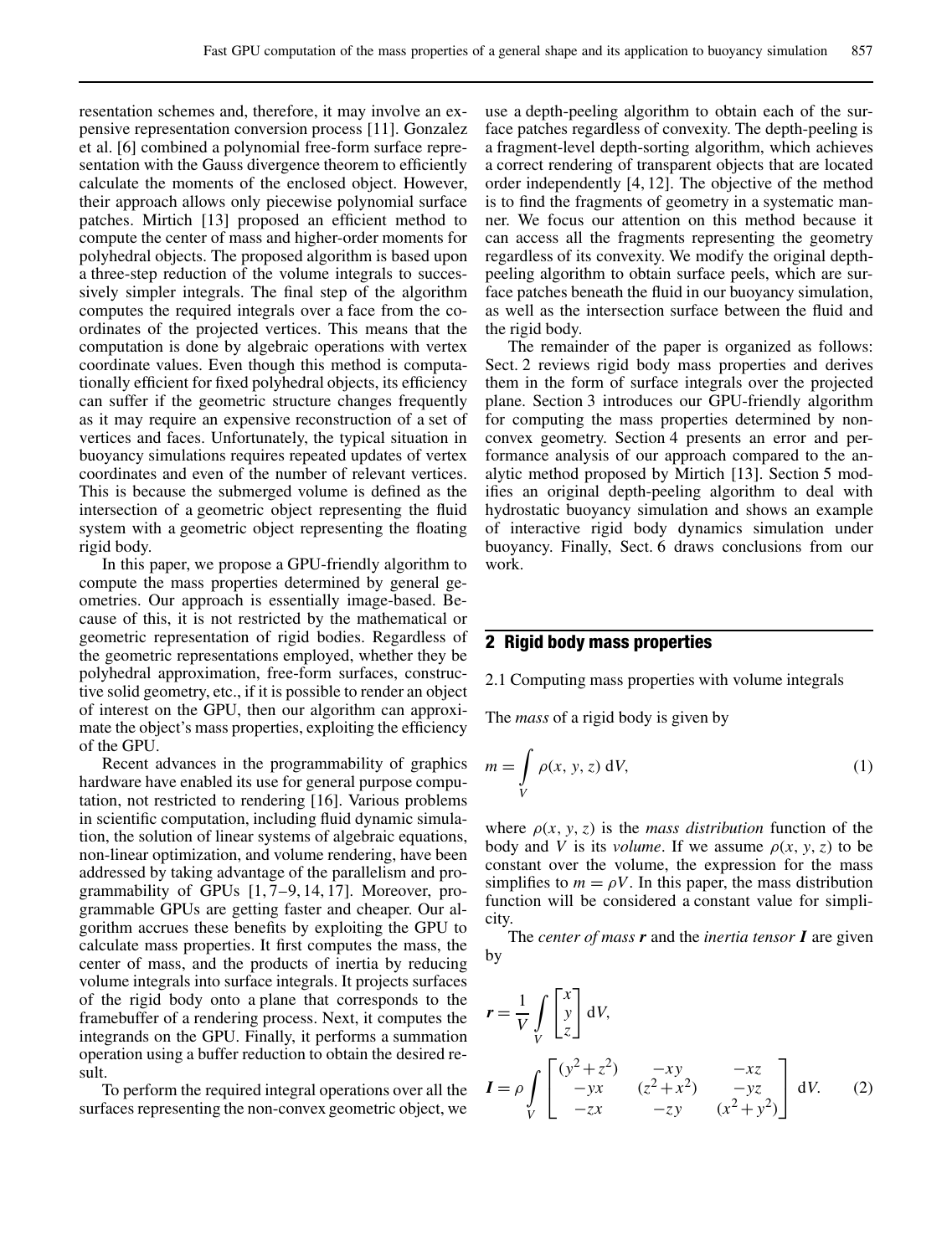### 2.2 Reduction to surface integrals on a projected plane

To calculate the mass properties of a rigid body efficiently, we exploit the *divergence theorem* as suggested by Gonzalez et al. [6]. According to the divergence theorem, an integral over the three-dimensional volume can be transformed into an integral over its boundary surface as follows:

$$
\int\limits_V \nabla \cdot f \, dV = \int\limits_{\partial V} f \cdot \mathbf{n} \, dA,\tag{3}
$$

where f is a continuously differentiable vector field defined on a neighborhood of *V*, where  $\mathbf{n} = [n_x, n_y, n_z]$ denotes the exterior normal vector of *V* along its boundary ∂*V*, and where *dA* is the infinitesimal surface area of the boundary. When the volume is represented by a bounding polyhedron, its boundary is the set of planar polygons comprising its faces. If we set  $f = [0, 0, z]$ , then we obtain the volume as  $V = \int_{\partial V} z n_z dA$ . Similarly, setting  $f$  in turn to  $[0, 0, xz]'$ ,  $[0, 0, yz]'$ , and  $[0, 0, \frac{1}{2}z^2]'$ <br>yields  $\int_V x \ dV = \int_{\partial V} xzn_z dA$ ,  $\int_V y \ dV = \int_{\partial V} yzn_z dA$ , and  $\int_V z \ dV = \int_{\partial V} \frac{1}{2} z^2 n_z dA$ , respectively.

Now, we slightly modify  $(Eq. 3)$  by projecting the boundary surface area element *dA* onto the *xy* plane. From Fig. 1, we see that the relationship between the infinitesimal surface area *dA* and the projected surface area *dx dy* is  $dx dy = |n_z| dA$  if the surface normal vector has unit length.

Finally, we obtain the volume *V* and the center of mass  $\vec{r} = [r_x, r_y, r_z]'$  as follows:

$$
V = \int_{\partial V} \text{sgn}(n_z) z \, dx \, dy,
$$
  
\n
$$
r_x = \frac{1}{V} \int_{\partial V} \text{sgn}(n_z) xz \, dx \, dy,
$$
  
\n
$$
r_y = \frac{1}{V} \int_{\partial V} \text{sgn}(n_z) yz \, dx \, dy,
$$
  
\n
$$
r_z = \frac{1}{2V} \int_{\partial V} \text{sgn}(n_z) z^2 \, dx \, dy,
$$
  
\n(4)



**Fig. 1.** Projection of the infinitesimal surface area element

where  $sgn(x)$  denotes the signum function which extracts the sign of a real number *x*. Note that the integrals are computed on the planar surface area, which is achieved by projecting the surface boundary onto the *xy* plane. When the surface area element *dA* is projected on the *xy* plane, it will be singular if  $n_z = 0$ . Hence, an improper choice of  $f$  (e.g.,  $f = [x, 0, 0]$  to compute the volume) can lead to a singularity at the boundary of a projected surface, where it would require division by a very small number. Our proposed *f*s, however, only require multiplication by  $sgn(n_z)$ , thus avoiding the singularity problem at the boundaries.

The inertia tensor *I* is

$$
I = \rho \begin{bmatrix} I_{xx} & -I_{xy} & -I_{xz} \\ -I_{xy} & I_{yy} & -I_{yz} \\ -I_{xz} & -I_{yz} & I_{zz} \end{bmatrix},
$$
 (5)

where the *moments* and *products of inertia* are similarly given as follows:

$$
I_{xx} = \int_{\partial V} \text{sgn}(n_z) x^2 z \, dx \, dy,
$$
  
\n
$$
I_{xy} = \int_{\partial V} \text{sgn}(n_z) xyz \, dx \, dy,
$$
  
\n
$$
I_{yy} = \int_{\partial V} \text{sgn}(n_z) y^2 z \, dx \, dy,
$$
  
\n
$$
I_{xz} = \frac{1}{2} \int_{\partial V} \text{sgn}(n_z) x z^2 \, dx \, dy,
$$
  
\n
$$
I_{yz} = \frac{1}{2} \int_{\partial V} \text{sgn}(n_z) y z^2 \, dx \, dy,
$$
  
\n
$$
I_{zz} = \frac{1}{3} \int_{\partial V} \text{sgn}(n_z) z^3 \, dx \, dy.
$$
  
\n(6)

### **3 Computing mass properties on the GPU**

### 3.1 Shader implementation

The programmability of recent graphics hardware and the various choices of precision and formats of framebuffers enable us to implement mass property computations on GPUs in an easy and flexible way. The integrands in Eqs. 4 and 6 can be evaluated discretely at each pixel in a framebuffer by GPU programming. The process is straightforward:

- 1. Render the geometry with an orthographic projection onto the *xy* plane.
- 2. Evaluate the integrands on a fragment shader.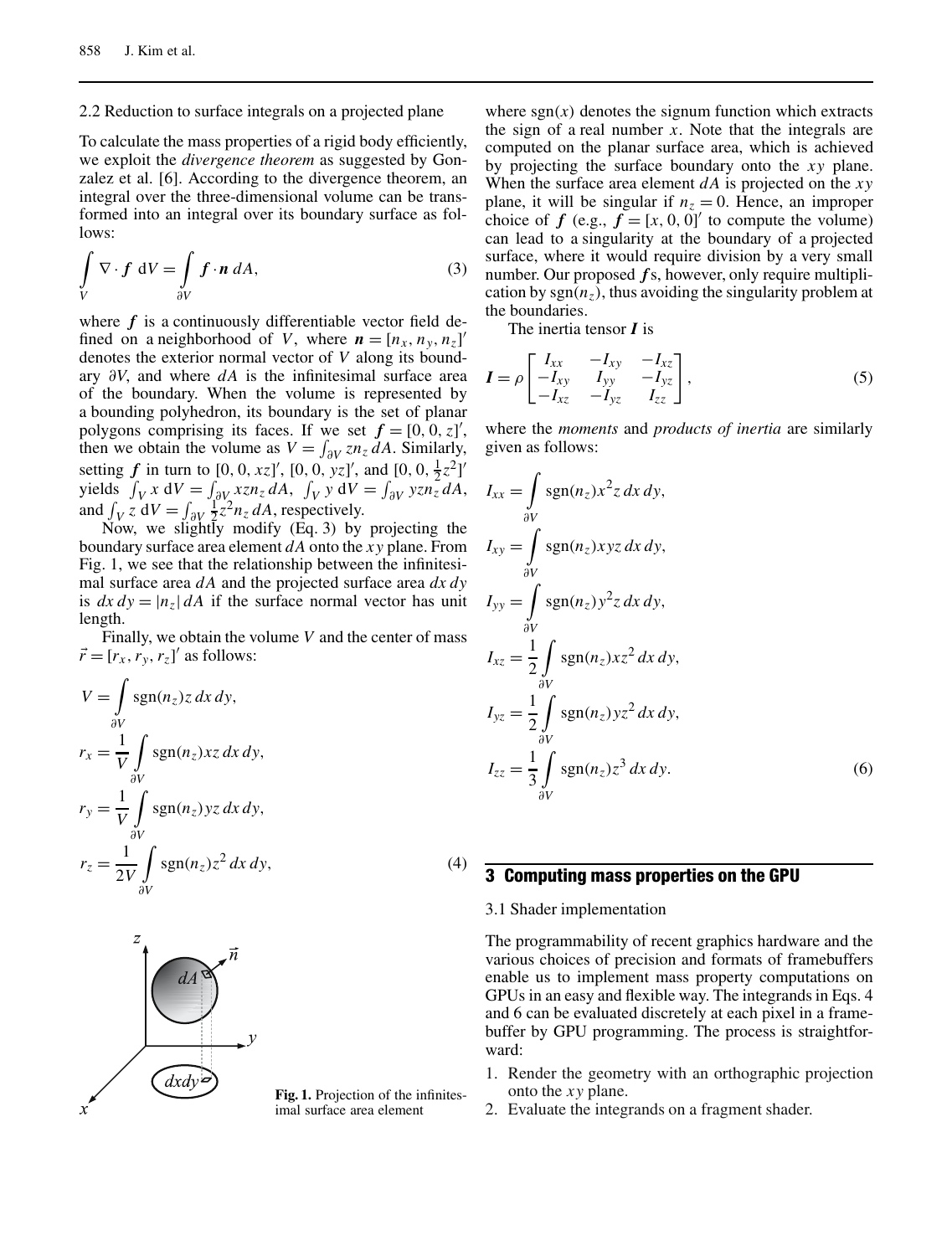3. Encode the evaluated values at the output buffers.

The number of parameters that must be computed is 10 in total, including one for volume, three for the center of mass, and six for the moments and products of inertia. To store these parameters, we use three framebuffers, each of which can contain four values in the red, green, blue and alpha channel. This can be efficiently implemented using the *multiple render target* capability of recent graphics hardware, which enables the fragment shader to save per-pixel data in multiple buffers.

Hence, we obtain color buffers containing the values of integrands in Eqs. 4 and 6. Furthermore, the integration of the values over the projected plane area can be performed by reading back fragment color values of the framebuffers and summing them up, or by using a buffer reduction algorithm as will be explained in the next section. A fragment shader can be implemented in the OpenGL Shading Language [15] very easily, as follows:

```
// homogeneous coordinate of a~point on the surface
varying vec4 p;
```

```
// z component of the surface normal
varying float n_z;
void main(void)
{
 float c = sign(n_2) * p.z;// (rx, ry, rz, V)
gl_FragData[0] = c * p;// (Ixx, Ixy, Ixz, .)
gl_FragData[1] = p.x * gl_FragData[0];// (Iyy, Iyz, Izz, .)
gl_FragData[2] = c * vec4(p.y * p.y, p.y * p.z, p.z * p.z, 0);}
```
Note that the fourth components of gl\_Frag-Data[1] and gl\_FragData[2] are not used.

A potential problem is how to generate color buffers covering all the surface fragments of the geometric shape. Consider the case of a sphere. The surface of a sphere can be divided into two patches – the north and south hemispheres – according to the direction of surface normals. If we look at the sphere from the negative *z* viewing direction, the line of sight will intersect the sphere twice. That is, the typical rendering pipelines will render two fragments from those two surface patches on one pixel in the framebuffer and, therefore, the resulting color buffer will contain only one of the fragments from the two surface patches regardless of the choice of the depth test function. To resolve this problem, we use the depth-peeling algorithm discussed in the next section.

### 3.2 Depth-peeling

Using the standard depth test function of the 3D graphics API, we can obtain the nearest surface fragment from

the eye at each pixel. Although the second nearest or other fragments may be required in some areas, there is no straightforward way to obtain the *n*th nearest fragment. One possible solution is to use a depth-peeling algorithm, which is a fragment-level depth-sorting technique [12]. Depth-peeling can be implemented as a multi-pass algorithm. In the first rendering pass, the geometries are rendered using a normal "less-than" depth function. This will yield a depth buffer containing the depth values of the nearest surface of the geometry. In the next rendering pass, only the fragment for which depth is greater than the depth values in the buffer from the previous pass are rendered. Then the depth buffer will contain the depth values of the next nearest surface of the geometry, and so on. The process repeats until the depth values of all the surface fragments are found. The depth-peeling technique introduced by Everitt [4] requires a shadow buffer to peel away the surfaces by comparing depth values. However, since recent GPUs and APIs support "render-to-texture" capabilities and the direct manipulation of pixel values on fragment processors using shading languages, depthpeeling can be implemented using programmable GPUs and the modification of the algorithm is even easier.

For our objective of computing mass properties, we can apply the standard depth-peeling algorithm with the shader developed in the previous section. As a result, we obtain *n* textures containing the enumerated integrands in Eqs. 4 and 6, where *n* is a total number of peels.

### 3.3 Two-dimensional integrals over the projected area using buffer reduction

Using the textures obtained in the previous section, we compute the two-dimensional integrals over the projected surfaces in order to obtain mass properties. A straightforward way to perform the integration is to read all evaluated integrands from framebuffers and sum them. Given current graphic memory interfaces, however, reading back a texture memory directly into system memory can yield significant latency. To tackle this problem, we use buffer reduction [2]. To summarize the buffer reduction technique, a fragment program reads two or more values from the buffer and computes a new value using the reduction operator, which in our case is an addition operation. These passes continue until the output is reduced to a single value, the sum. In general, this process takes  $O(\log n)$ 



**Fig. 2.** Summation reduction procedure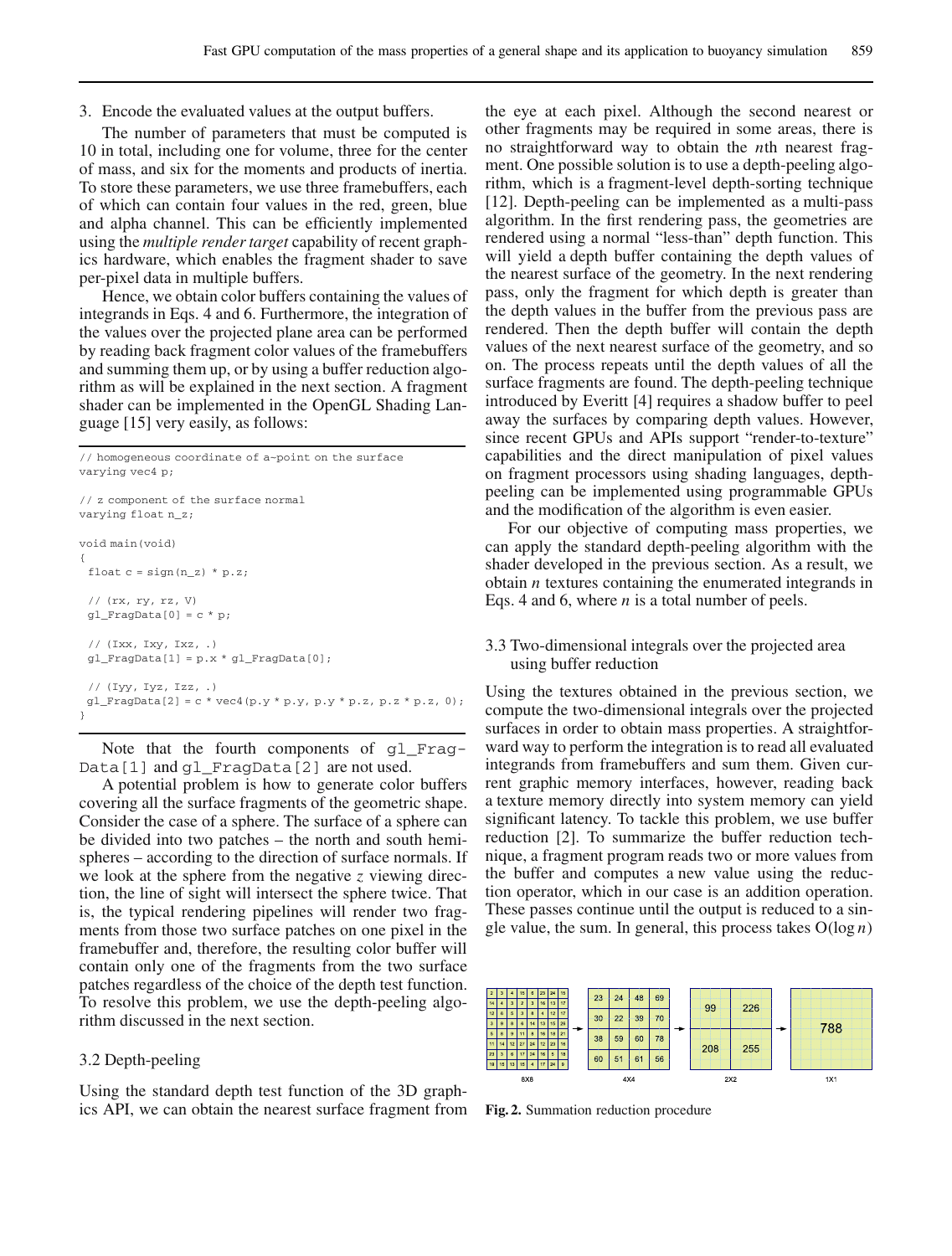passes, where *n* is the number of elements to reduce. Figure 2 illustrates a reduction operation to calculate the sum.

# **4 Performance**

In this section, we compare our algorithm in terms of accuracy and speed with the analytic method developed by Mirtich [13]. Since the analytic method used in this test is restricted only to polyhedra, we use shapes approximated by polyhedra as test objects. Figure 3 illustrates some of these objects. It is important to note, however, that our algorithm can be applied to any model that can be rendered on graphics hardware. All the tests were run on a 2.53-GHz Pentium 4 CPU with an NVIDIA GeForce 7800 GTX GPU. Floating point textures of 32-bit were used for framebuffers. Table 1 lists all the geometric test objects and the number of peels for each test object.

### 4.1 Error analysis

We measured the relative error of the mass and the moments of inertia  $I_{xx}$ ,  $I_{yy}$ , and  $I_{zz}$  at various framebuffer resolutions. The other mass property values are very small for our test objects, because the shapes are approximately symmetric along the axes. Our approach computes integrands for each fragment on the GPU, where we use texture memories as framebuffers. Hence, the resolutions of the framebuffers are critical for accurate results. As shown in Fig. 4, a resolution of  $32 \times 32$  was sufficient to compute the mass properties within a 5% error bound.

**Table 1.** Geometric information for the test objects

| Object         | Vertices | Faces      | Peels  |
|----------------|----------|------------|--------|
| Cube<br>Teapot | 821      | 12<br>1628 | 2<br>6 |
| <b>Torus</b>   | 1024     | 1922       |        |
| Knot           | 1440     | 2880       | 8      |
| Bunny          | 2557     | 5110       | 6      |
| Pipe           | 4626     | 9252       |        |



**Fig. 3.** Some polyhedral test objects



**Fig. 4.** Relative error comparisons

#### 4.2 Performance analysis

We now compare the performance of our algorithm and the analytic method. If we assume that the cost of vertex processing on the GPU is negligible compared to the cost of fragment processing, the complexity of our algorithm is approximately  $O(kn^2)$ , where *k* is the number of rendering passes for the depth-peeling and *n* is the framebuffer resolution along its width or height. On the other hand, the complexity of the analytic method is O(*m*), where *m* represents the number of faces of the polyhedron. Figure 5 shows a comparison of the computation times for the analytic method and our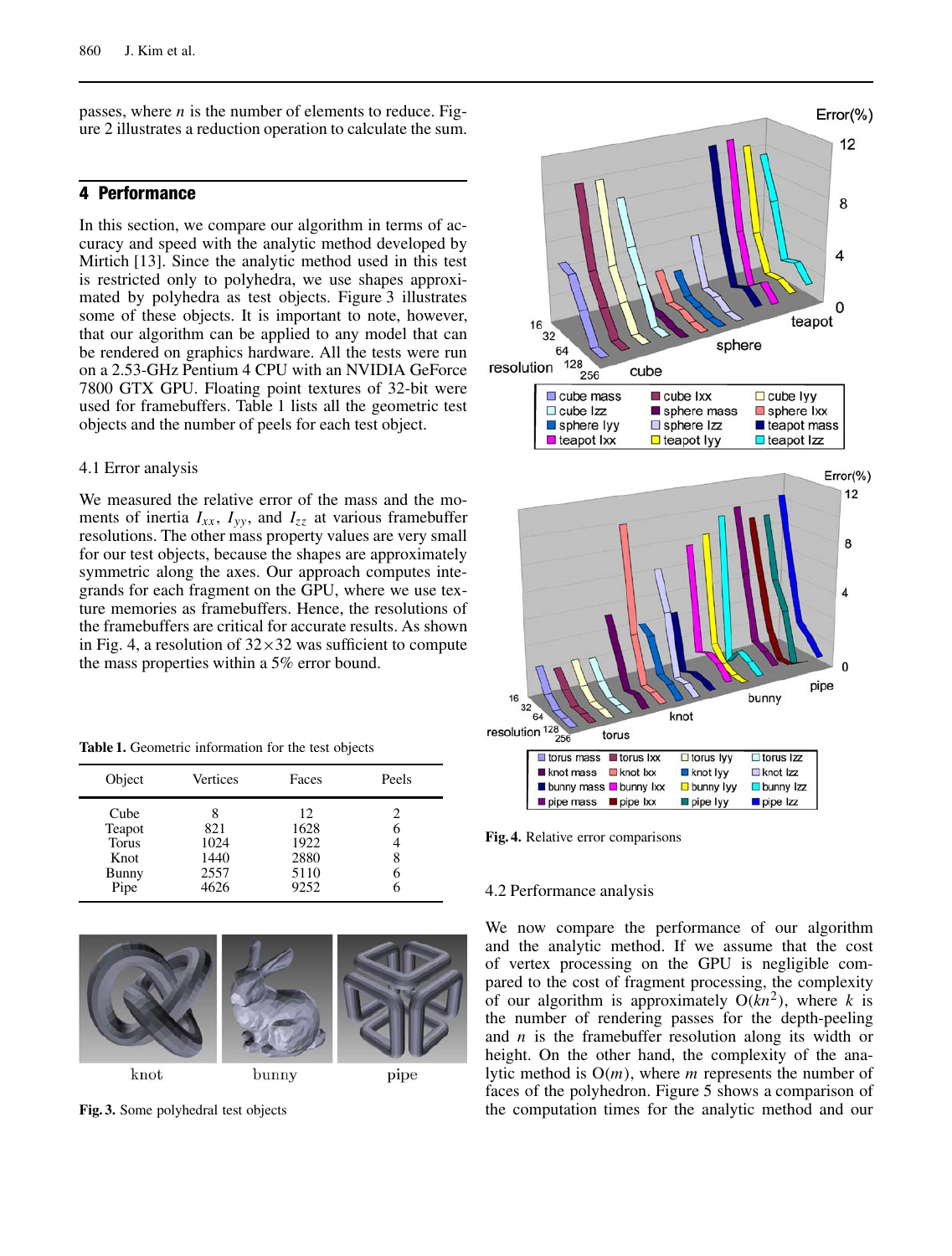

**Fig. 5.** Computational time comparison of analytic method and GPU-based method

GPU-based method at three different framebuffer resolutions.

We observed that our GPU-based approach is comparable to the analytic method in terms of computational cost. At  $64 \times 64$  resolution, our algorithm outperforms the analytic method for moderately complex shapes such as the bunny or the pipe. However it also shows the downside of quadratic complexity for a resolution of  $128 \times 128$  or more. For example, it is obvious that the analytic method is preferable to our GPU-based method for low-polygoncount models such as a cube. The computational cost of the analytic method for the cube is so small that we could not distinguishably display it in the graph.

### **5 Case study: buoyancy simulation**

The beauty of our image-based approach is that it is not restricted to any particular mathematical or geometric shape representation. It can efficiently compute the mass properties of arbitrary objects, so long as they can be rendered efficiently on graphics hardware. As an example application of our algorithm, we will now demonstrate an interactive, hydrostatic buoyancy simulation.

#### 5.1 Hydrostatic buoyancy

One of the most popular simplifications of fluid motion is the *shallow water model* [10], which assumes zero viscosity and considers only two-dimensional motions. An interesting fact of the shallow water model is that the pressure field is characterized by the *hydrostatic equilibrium condition*:

$$
p = \rho g h,\tag{7}
$$

where *g* is the gravitational acceleration and *h* is the depth of the fluid. This very simple pressure model works well



**Fig. 6.** Buoyant force and gravity acting on a partially submerged rigid body

with the shallow water model, and it corresponds exactly to the observation of Archimedes.

According to *Archimedes' principle*, a body immersed in a fluid experiences a vertical *buoyant force* equal to the weight of the fluid that it displaces. The buoyant force acts on the center of mass of the submerged volume. Figure 6 illustrates a rigid body partially immersed in a fluid. Assuming a stationary fluid system, two forces are acting on the body at this instant. The first is the force of gravity that acts downwards at the center of gravity C, while the second is a buoyant force which acts upwards at the *center of buoyancy* B, which is the center of mass of the immersed part of the rigid body (assuming that the immersed portion consisted of fluid). The magnitude of the buoyant force is proportional to the weight of the submerged volume of fluid. The imbalance between gravity and the buoyant force induces a torque that will rotate the body to restore a static equilibrium.

The simulation of fluid motion is out of the scope of our work.1 Instead we focus on the rigid body motion of an object floating on fluid due to the hydrostatic buoyant force. To simulate hydrostatic buoyancy, we compute the volume and the center of mass of the submerged part of the body at every simulation time instant. If the geometries of a fluid body and a rigid body are complicated, calculating their intersection requires a considerable amount of computation and can become a bottleneck in the simulation process. In the following section, we tackle this problem by modifying the depth-peeling algorithm.

5.2 Boundary surfaces of an intersection volume of a non-convex geometry and a fluid surface

We improve the original depth-peeling technique to account for all the projected fragments of the geometry below the fluid surface. For simplicity, let us assume that the signs of the *z* components of the fluid surface normal vectors do not change. Our algorithm considers surfaces from the rigid body and the fluid surface intersecting the geometry separately. The multi-pass rendering procedure to handle the surfaces of a submerged volume is as follows (note that an orthographic projection is applied to render

<sup>1</sup> Foster and Metaxas [5] demonstrate a simplified scheme for coupling buoyant objects to the results of a Navier–Stokes fluid simulation. Carlson et al. [3] simulate the interplay between rigid bodies and a viscous incompressible fluid.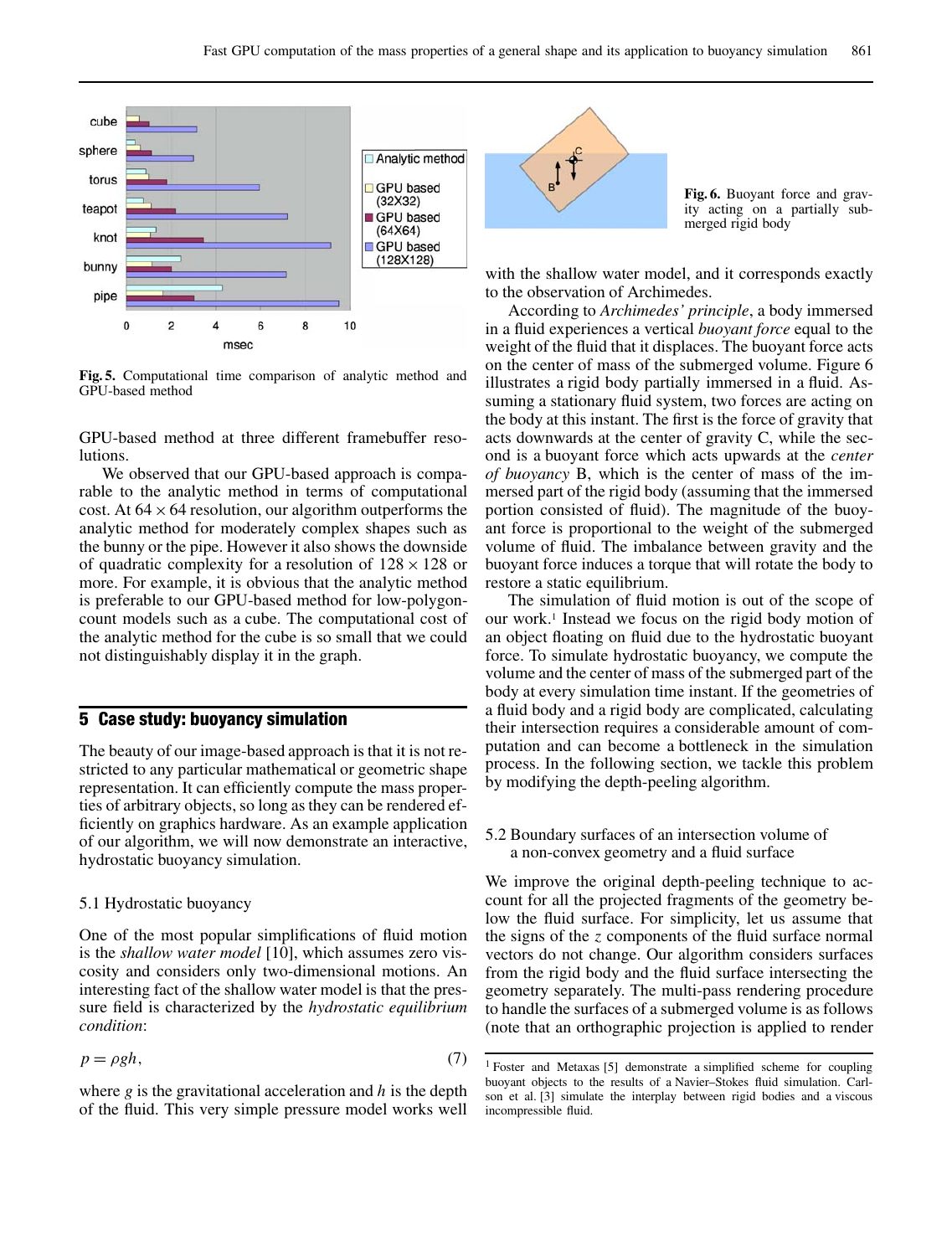

**Fig. 7.** Multi-pass rendering to obtain all surface patches

the scene with the negative *z* viewing direction as shown in Fig. 7):

- **Pass 0:** Render the surface of the fluid, storing its depth values into a texture  $T_{dw}$  as a reference.
- **Pass 1:** Render the object geometry to a texture  $T_1$ . In our fragment shader, the integrands in Eq. 4, i.e., sgn( $n_z$ )*xz*, sgn( $n_z$ )*yz*, sgn( $n_z$ )*z*<sup>2</sup>, and sgn( $n_z$ )*z*, are evaluated and the output color is composed of their values. Also, the depth values are stored in a texture *Td*1. During this rendering pass, the fragments whose depth value is less than the fluid surface depth are discarded to inhibit the operation. The texture  $T_{dw}$  generated in rendering Pass 0, is used to lookup the depth value of the fluid surface. In Fig. 7, the solid black lines correspond to the fragments.
- **Pass 2:** Render the geometry to a texture  $T_2$ . As in the previous rendering pass, the integrands are evaluated and their values are assigned to the output color. Here, only the fragments whose depth value is greater than the fluid surface depth *and* the depth value of  $T_{d1}$  are accepted in order to peel away the surface patch obtained in the previous rendering pass. In Fig. 7, the dashed lines indicate peeled away fragments. A depth texture  $T_{d2}$  is initialized with  $T_{d1}$  and overwritten with the depth values of the currently processed fragments.
- **Pass n:** Repeat the same process as in rendering Pass 2 until all the object fragments are found and evaluated.

Thus, we obtain *n* textures, and the texture  $T_n$  contains the evaluated integrands of the *n*th surface patch.

Now, the only remaining surface patch is the fluid surface intersecting with the rigid body geometry. As illustrated in Fig. 8, the surface patches of rendering Pass 1 consist of upward and downward faces. The fluid surface intersecting with the rigid body geometry can be obtained by drawing the fluid surface only for those fragments hav-



downward normal

**Fig. 8.** Intersecting the surface of the fluid body with a rigid body

ing a downward normal in rendering Pass 1. Note that a more efficient implementation results if the fragment shader can write a stencil bit into the output framebuffer in rendering Pass 1. Finally, we evaluate the integrand for the fluid surface patch intersecting the rigid body geometry and write the value in a texture  $T_w$ .

In summary, our algorithm requires a total of  $n + 2$  rendering passes to cover all the surface patches of a partially submerged rigid body geometry, where *n* represents the maximum number of intersection points of the submerged part of the geometry with the *z* axis. The first rendering pass generates a reference depth texture from the fluid surface. In the next *n* rendering passes, integrands are evaluated for each fragment of the geometry surface and the resulting values are stored in textures  $T_i$ . The final rendering pass evaluates the integrand for the fluid surface patch that intersects the rigid body geometry and stores the values in a texture  $T_w$ .

Finally, we apply the summation reduction procedure described in Sect. 3.3 to evaluate the integral expressions for the volume of the immersed portion of the object and the center of buoyancy in order to evaluate the buoyant force and its point of application in the object.



**Fig. 9.** Interactive simulation of 50 rigid bodies floating in water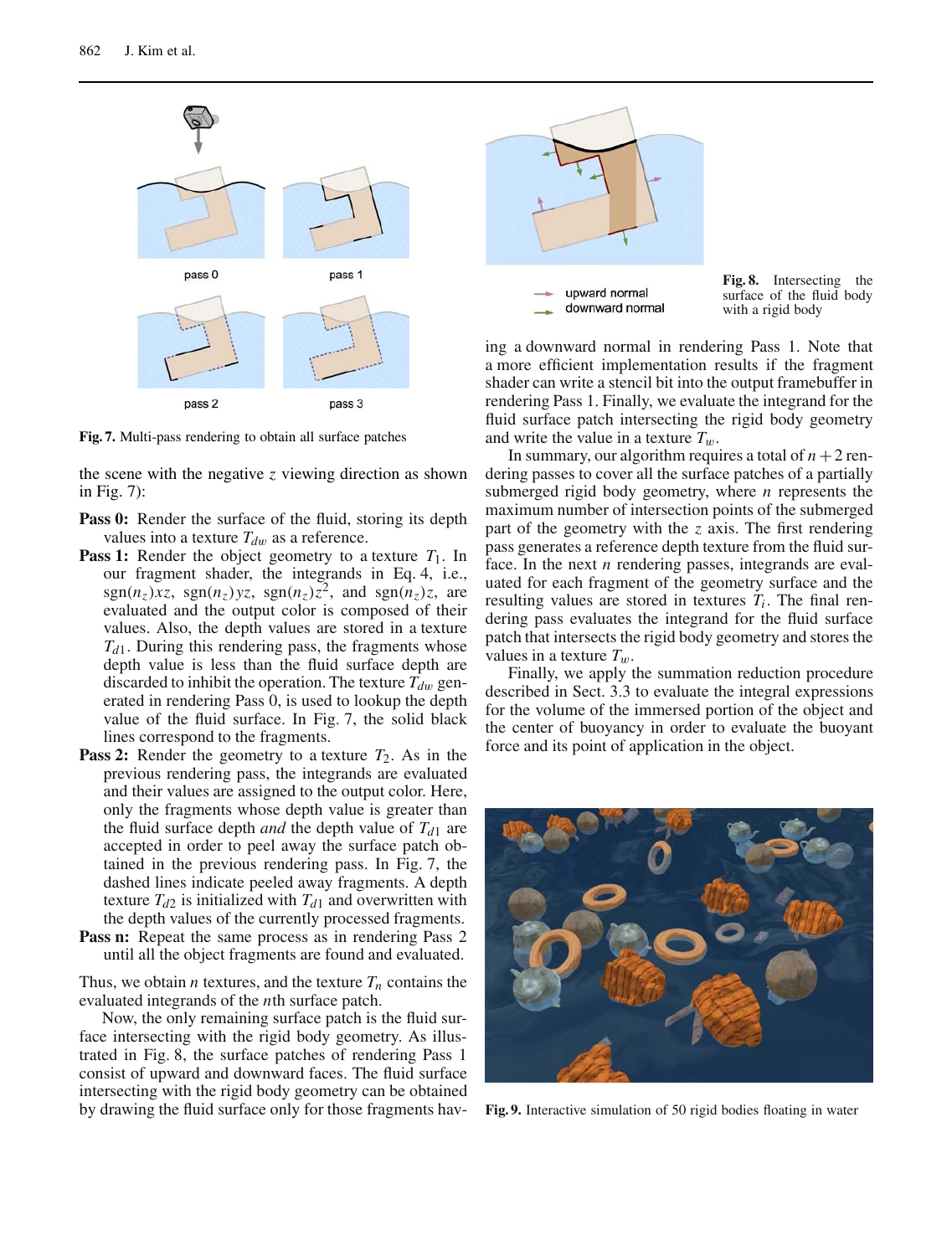

**Fig. 10.** Color encoded integrands of each peel for the buoyant bunny, torus, and teapot (left)

### 5.3 Simulation example

Figure 9 shows a typical scene from our interactive simulations of buoyant objects. Ten spheres, 10 rectangular boxes, 10 tori, 10 teapots, and 10 Stanford bunnies were tested. Boxes with density higher than that of the water were observed to sink as expected. We also modeled a viscous drag force acting at the center of buoyancy with magnitude proportional to the submerged volume and the square of the body velocity. The simulation runs on the CPU of a 2.53-GHz Pentium 4 PC employing an NVIDIA GeForce 7800 GTX GPU. The average frame rate of the example shown in Fig. 9 was 16 frames per second. Over 90% of the computational resources were consumed in calculating the buoyant force.

For spherical and rectangular bodies, depth-peeling was applied twice to compute the submerged volume of the object geometries. For the teapot and Stanford bunny bodies, depth-peeling was applied a maximum of six times, but in most cases three or four peels sufficed to cover the submerged volume. The framebuffer resolution used in this example was  $32 \times 32$ , allowing at most 5% approximation error. The leftmost images in Fig. 10 show the gravity force (downward blue arrow) and buoyant force (upward yellow arrow) acting on a bunny, a torus, and a teapot. The remaining images are color buffers that encode the integrands for each peel, as described in the previous section. Since the framebuffers use a floating point texture format that cannot be illustrated properly, we have transformed the values so that they map to a color range of [0,1].

## **6 Conclusion**

We have proposed a GPU-friendly algorithm for computing the mass properties of a rigid body represented by a general geometry. We formulated the mass properties as surface integrals on a projected plane, avoiding singularities at the boundaries. We also showed that depth-peeling techniques can be exploited to tackle non-convex geometries. Our approach is essentially image-based. Consequently, it can efficiently compute mass properties as long as the geometries can be rendered using graphics hardware.

We applied our algorithm to simulate rigid body motion in a real-time hydrostatic buoyancy simulation. The mass properties of the submerged volume were efficiently computed without an explicit reconstruction of the intersecting geometry between the fluid and the rigid bodies. Our algorithm approximates mass properties fairly accurately, even using low resolution framebuffers. Our interactive simulation demonstrates that the proposed algorithm can be applied to animate floating rigid bodies on a stationary fluid system in a fast and plausible way.

**Acknowledgement** The material presented herein is based upon work supported by the Information and Telecommunication National Scholarship Program supervised by IITA and the Ministry of Information and Communication, Republic of Korea.

### **References**

- 1. Bolz, J., Farmer, I., Grinspun, E., Schröoder, P.: Sparse matrix solvers on the GPU: conjugate gradients and multi-grid. ACM Trans. Graph. **22**(3), 917–924 (2003)
- 2. Buck, I., Purcell, T.: A toolkit for computation on GPUs. In: Fernando, R. (ed.) GPU Gems, pp. 621–636. Addison Wesley, Boston (2004)
- 3. Carlson, M., Mucha, P.J., Turk, G.: Rigid fluid: Animating the interplay between rigid bodies and fluid. ACM Trans. Graph. **23**(3), 377–384 (2004)
- 4. Everitt, C.: Interactive order-independent transparency. Tech. Rep., NVIDIA Corporation, http://www.nvidia.com/ (2001)
- 5. Foster, N., Metaxas, D.: Realistic animation of liquids. Graph. Models Image Process. **58**(5), 471–483 (1996)
- 6. Gonzalez-Ochoa, C., McCammon, S., Peters, J.: Computing moments of objects enclosed by piecewise polynomial surfaces. ACM Trans. Graph. **17**, 143–157 (1998)
- 7. Hillesland, K.E., Molinov, S., Grzeszczuk, R.: Non-linear optimization framework for image-based modeling on programmable graphics hardware. ACM Trans. Graph. **22**(3), 925–934 (2003)
- 8. Krüger, J., Westermann, R.: Acceleration techniques for GPU-based volume

rendering. In: VIS '03: Proceedings of the 14th IEEE Visualization 2003 (VIS'03), p. 38. IEEE Computer Society, Washington, DC, USA (2003)

- 9. Krüger, J., Westermann, R.: Linear algebra operators for GPU implementation of numerical algorithms. ACM Trans. Graph. (TOG) **22**(3), 908–916 (2003)
- 10. Layton, A.T., van de Panne, M.: A numerically efficient and stable algorithm for animating water waves. Vis. Comput. **18**(1), 41–53 (2002)
- 11. Lee, Y.T., Requicha, A.A.: Algorithms for computing the volume and other integral properties of solids. I. Known methods and